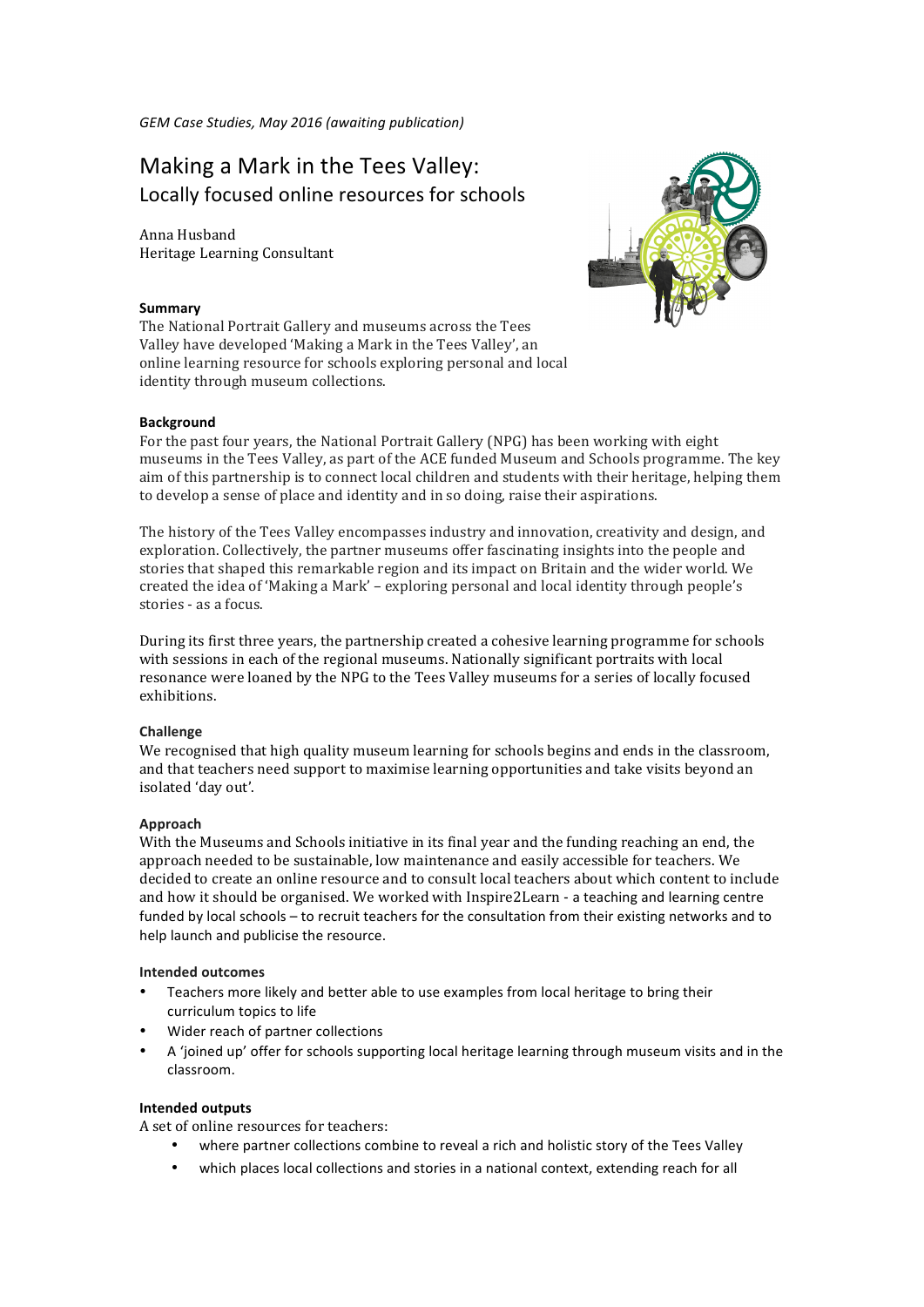partners

which supports curriculum-linked learning about personal and local identity.

### **Obstacles and issues**

The NPG, as a National institution, holds a comprehensive and extensively digitised collection. However, many of the partner museums simply do not have access to this kind of resource. This coupled with ensuring all partner collections were equally represented, while delivering curriculum-relevant content, were key challenges.

## **Actual outcomes**

With some creative thinking, we were able to meet our aims of providing unique content representative of each partner, telling a holistic story of the Tees Valley while ensuring genuine relevance for local teachers. Whilst too early for feedback from teachers Andrew Stogdale from Inspire2Learn says:

"*feedback has been really enthusiastic with teachers appreciating a sneaky peek into what they might* see for real when they visit their local museum. There is just enough additional information to spark the questions that are at the heart of effective history teaching and bring our local history to *life in the classroom."* 

### **Actual outputs**

Collectively, partners provided an array of digitised images including objects, paintings, photographs, portraits and manuscripts. These were organised into themes steered by the teacher consultation and presented as a set of 'image galleries'.

Themes are locally-focused, curriculum-relevant and range from Early Settlers and Exploration, to the Seaside and World War I. Here an astronaut sits comfortably next to a designer, Captain Cook and a Saxon Princess, while ordinary men, women and children mine millions of tons of ironstone, build the Sydney Harbour Bridge and journey on the world's first public railway.

Concise, audience-relevant information about each theme and image, coupled with ideas for classroom activities, a series of fascinating 'did you know..?' facts and links to further online material bring the themes to life.

# **Lessons learned**

Teachers' requirements from museum-based online resources are relatively modest - and needn't cost the Earth. What they really need is:

- A quick route to your best stuff a 'greatest hits' of good quality images (and video clips if you have them) from your collection that they can print, project onto a whiteboard or repurpose in a presentation or tablet App
- Access to your knowledge through concise, audience-focused text (or video if you have the budget) - the teachers we consulted particularly liked the inclusion of 'Did you know..?' facts as a way of 'hooking' their students in to deeper content
- Simple classroom activities teachers wanted flexible, workable, ideas, pointers and starters (as opposed to detailed lesson plans) organised by Key Stage.

Working across a local/regional partnership of nine museums and galleries is an effective way of producing a resource of a quality and range that will genuinely engage teachers. However, consideration must be given to the significant amount of time and coordination needed for a collaborative project such as this.

Working with a local partner with existing teacher networks proved very effective in gaining support and interest from schools. Feedback from our successful launch event at Inspire2Learn showed teachers not only welcoming the resource to help prepare for and follow up museum visits in their classrooms, and really make the most of museum collections, but asking whether the resource could be extended to include even more objects and images.

### **Next steps**

The partners will continue to evaluate use of the resource via Google Analytics and anecdotal